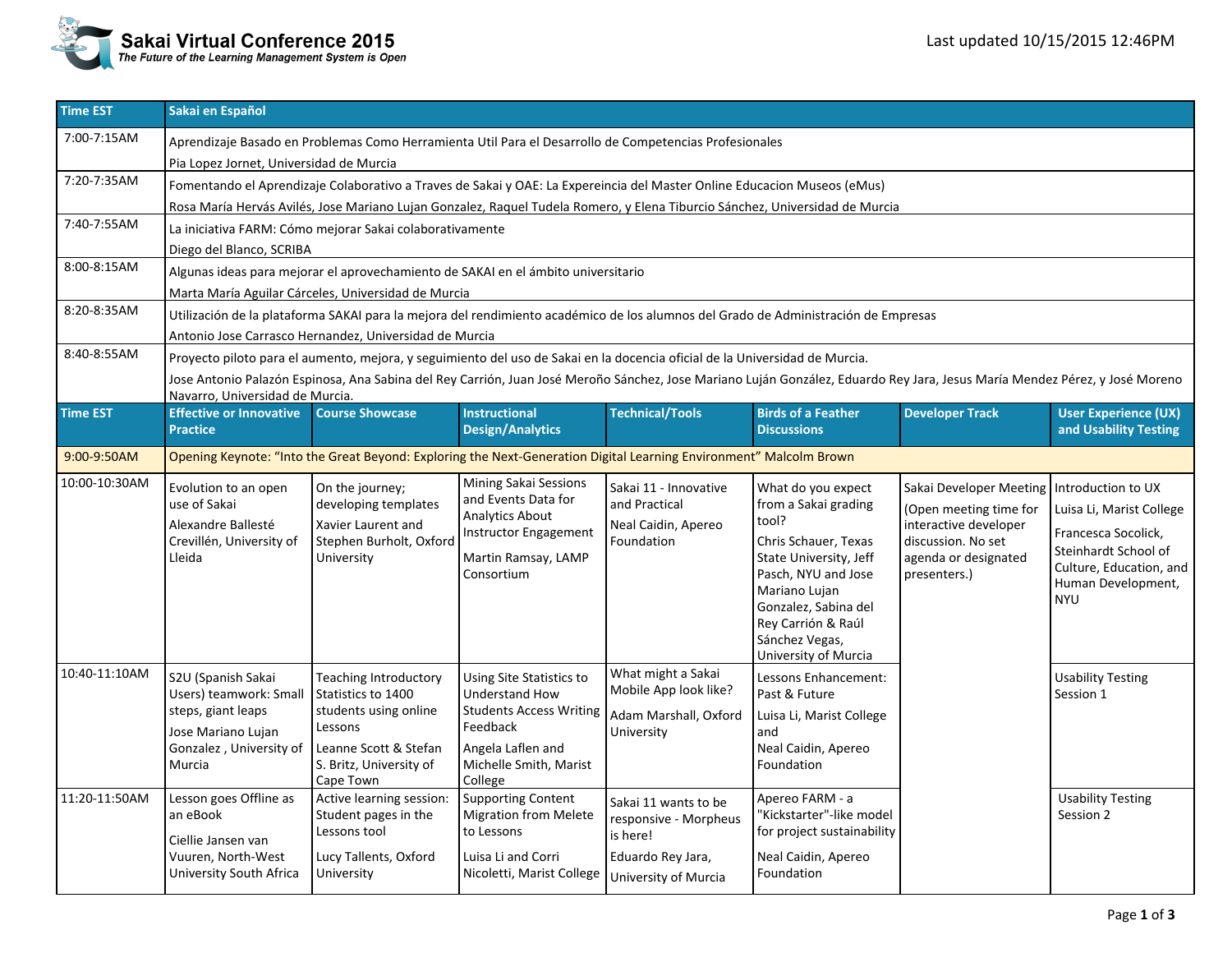

## **Sakai Virtual Conference 2015**<br>The Future of the Learning Management System is Open

| <b>Time EST</b> | <b>Effective or Innovative</b><br><b>Practice</b>                                                                                                                                               | <b>Course Showcase</b>                                                                                                                                          | <b>Instructional</b><br><b>Design/Analytics</b>                                                                                                                                                           | <b>Technical/Tools</b>                                                                                                                                                     | <b>Birds of a Feather</b><br><b>Discussions</b>                                                                                                                          | <b>Developer Track</b>                                                                                           | <b>User Experience (UX)</b><br>and Usability Testing |  |  |  |  |
|-----------------|-------------------------------------------------------------------------------------------------------------------------------------------------------------------------------------------------|-----------------------------------------------------------------------------------------------------------------------------------------------------------------|-----------------------------------------------------------------------------------------------------------------------------------------------------------------------------------------------------------|----------------------------------------------------------------------------------------------------------------------------------------------------------------------------|--------------------------------------------------------------------------------------------------------------------------------------------------------------------------|------------------------------------------------------------------------------------------------------------------|------------------------------------------------------|--|--|--|--|
| 12:00-12:50PM   | Lunch Break                                                                                                                                                                                     |                                                                                                                                                                 |                                                                                                                                                                                                           |                                                                                                                                                                            |                                                                                                                                                                          |                                                                                                                  |                                                      |  |  |  |  |
| 1:00-1:30PM     | Adventures with<br>EvalSys! Implementing<br>Sakai's Evaluation<br>System tool for Course<br>Evaluations<br>Rebecca Taylor & Ravi<br>Samlal, Canadian<br><b>Memorial Chiropractic</b><br>College | Online 7 Week Courses,<br>Built in 18 Weeks<br>David Eveland, Johnson<br>University                                                                             | <b>Lightning Talks:</b><br>A fast-paced combined<br>session with multiple<br>presenters and topics!<br>(See the complete list of<br>lightning sessions and<br>presenters following<br>the schedule grid.) | Updates on Sakai's<br>Accessibility: Today and<br>Tomorrow<br>Matt Clare, Brock<br>University                                                                              | Lessons, a tool for<br>instructors and<br>students: Transforming<br>user experience<br>Fawei Geng, Oxford<br>University<br>Toni DeVore, Ohio<br><b>Valley University</b> | Sakai REST WebServices<br>Matthew Buckett,<br><b>Oxford University</b>                                           | <b>Usability Testing</b><br>Session 3                |  |  |  |  |
| 1:40-2:10PM     | Sakai Interactive Videos<br>for Faculty Training<br>Varun Khanna & John C<br>Buckingham,<br>Pepperdine University                                                                               | Empowering faculty:<br>sleek and effective<br>Lesson pages made easy<br>for hybrid and online<br>courses<br>Christie DeCarolis,<br>Rutgers<br>University-Camden |                                                                                                                                                                                                           | Checklist: A new<br>Lessons feature to help<br>students visualize and<br>track important tasks in<br>their courses<br>Ryan Allen & David<br>Bauer, University of<br>Dayton | Sakai QA BOF<br>Neal Caidin, Apereo<br>Foundation                                                                                                                        | Sakai Deployment with<br>Docker<br>Matthew Buckett,<br><b>Oxford University</b>                                  | <b>Usability Testing</b><br>Session 4                |  |  |  |  |
| 2:15-2:35PM     | Afternoon Break/Activities                                                                                                                                                                      |                                                                                                                                                                 |                                                                                                                                                                                                           |                                                                                                                                                                            |                                                                                                                                                                          |                                                                                                                  |                                                      |  |  |  |  |
| 2:40-3:10PM     | <b>Online Learning</b><br><b>Readiness: Helping</b><br>students succeed in<br>online classes<br>Christina Schwiebert,<br>Northwest State<br><b>Community College</b>                            | The Sakai Sneak Peak:<br>Dissolving an LMS<br>Mystery for the<br>potential student<br>Dede Hourican, Marist<br>College                                          | Apereo LAI :<br><b>Transforming Learning</b><br>Experience with<br>Analytics<br>Sandeep Jayaprakash &<br>Josh Baron, Marist<br>College & Gary Gilbert,<br>Unicon                                          | Gradebook<br><b>Enhancements Project</b><br>Kyle Blythe, Jeff Pasch,<br>Peyton Giles, NYU &<br>Steve Swinsburg, Flying<br>Kite                                             | Sakai Community<br>Presentation - Overview<br>and how to participate<br>Neal Caidin, Apereo<br>Foundation                                                                | Sakai Developer Q&A<br><b>Panel Discussion</b><br>Bryan Holladay, Matthew<br>Jones & Earle Nietzel,<br>Longsight | <b>Usability Testing</b><br>Session 5                |  |  |  |  |
| 3:20-3:50PM     | Karuta 1.1: A Complete<br>Portfolio Solution LTI<br>Integrated with Sakai<br>Janice Smith, Three<br>Canoes LLC & Jacques<br>Raynauld, HEC Montreal                                              | Just Passing Through:<br>The Sakai LMS as Portal<br>Bob Squillace, NYU                                                                                          | Do your students click?<br>Kevin Abbott, University<br>of Notre Dame                                                                                                                                      | <b>STEP Update</b><br>Wilma Hodges,<br>Longsight & Steve<br>Swinsburg, Flying Kite                                                                                         | How do you use Project<br>Sites?<br>Sarah Kentner, Loyola<br>University Chicago &<br>Rebecca Taylor,<br>Canadian Memorial<br>Chiropractic College                        | <b>Unconference Meeting</b><br>Room                                                                              | Discussion of UX<br>Results                          |  |  |  |  |
| 4:00-4:50 PM    |                                                                                                                                                                                                 | Closing Keynote: "The Next Generation of Teaching and Learning Tools" Dr. Chuck Severance                                                                       |                                                                                                                                                                                                           |                                                                                                                                                                            |                                                                                                                                                                          |                                                                                                                  |                                                      |  |  |  |  |
| 4:50-5:00 PM    | Prize Drawings and Contest Winners Announced                                                                                                                                                    |                                                                                                                                                                 |                                                                                                                                                                                                           |                                                                                                                                                                            |                                                                                                                                                                          |                                                                                                                  |                                                      |  |  |  |  |